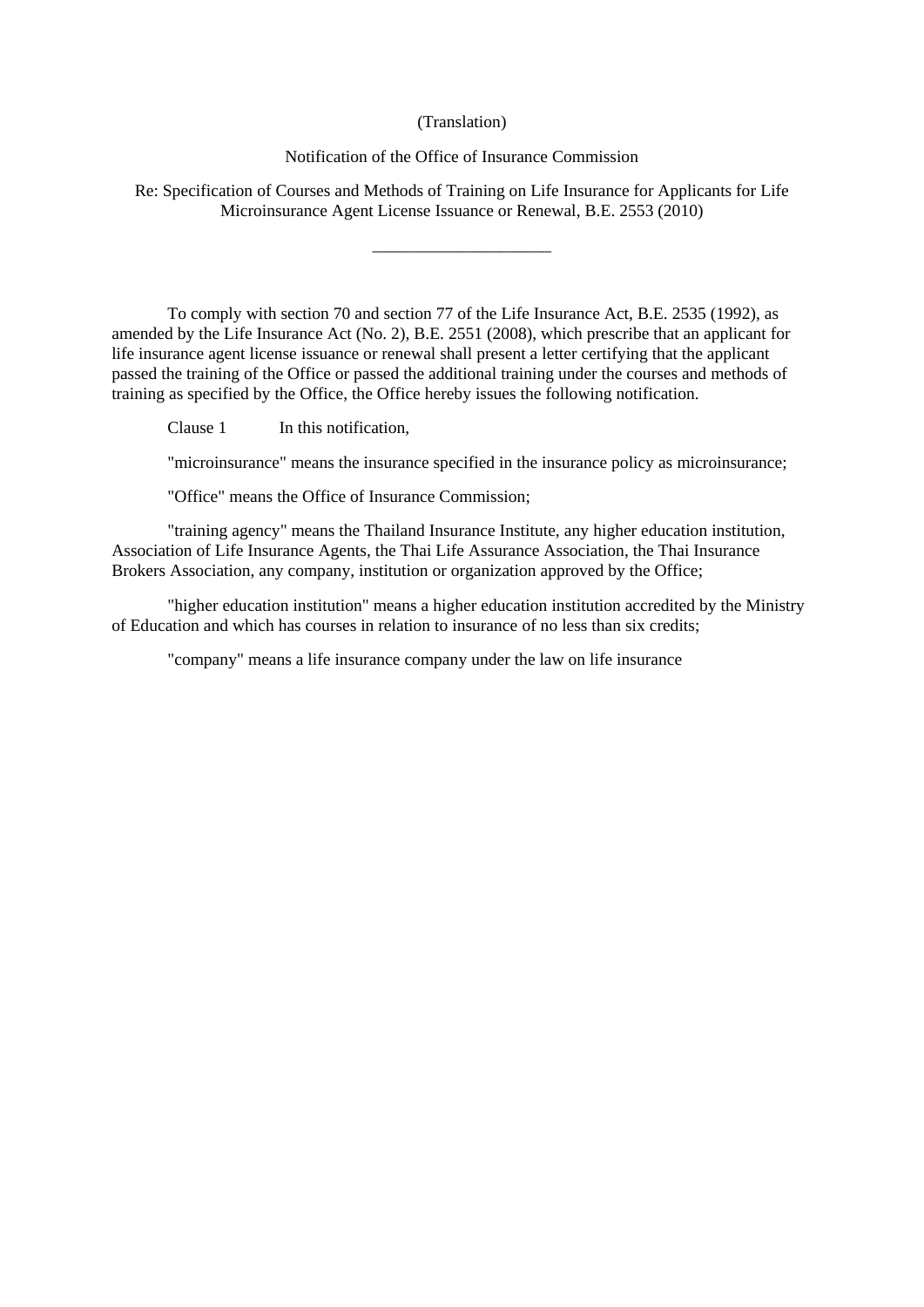#### **Chapter 1**

# **Training Courses for the Application for Life Microinsurance Agent License Issuance or Renewal**

**\_\_\_\_\_\_\_\_\_\_\_\_\_\_\_\_\_\_**

Clause 2 Every applicant for life microinsurance agent license issuance or renewal must pass no less than three hours of training on the following topics:

(1) law regarding life insurance agents (one hour);

(2) ethics and best practice guidelines regarding the provision of services and case studies (one hour); and

(3) life microinsurance products (one hour).

An applicant for a life microinsurance agent license or for the first, second or third life microinsurance agent license renewal is required to pass all specified courses no more than one year before the date of application for a license or renewal thereof. An applicant for renewal of a life microinsurance agent license for the fourth time onwards must pass all specified courses no more than five years before the date of application for a license or a license renewal.

#### **Chapter 2**

#### **Training Agencies**

Clause 3 Training under clause 2 may be organized by the following agencies:

**\_\_\_\_\_\_\_\_\_\_\_\_\_\_\_\_\_**

- (1) the Office;
- (2) the Thai Insurance Institute;
- (3) higher education institutions;
- (4) Association of Life Insurance Agents;
- (5) the Thai Life Assurance Association;
- (6) the Thai Insurance Brokers Association;
- (7) life insurance companies; or
- (8) any institution or organization approved by the Office.

The agencies under  $(2)$ ,  $(3)$ ,  $(4)$ ,  $(5)$ ,  $(6)$ ,  $(7)$  and  $(8)$  that will organize training in accordance with the courses under clause 2 shall submit the training plan and details of training courses no less than one month before the date of training to the Office for approval first.

Persons undergoing training which has not been approved by the Office under the second paragraph will not be deemed as persons who have passed training under the courses and methods of training hereunder.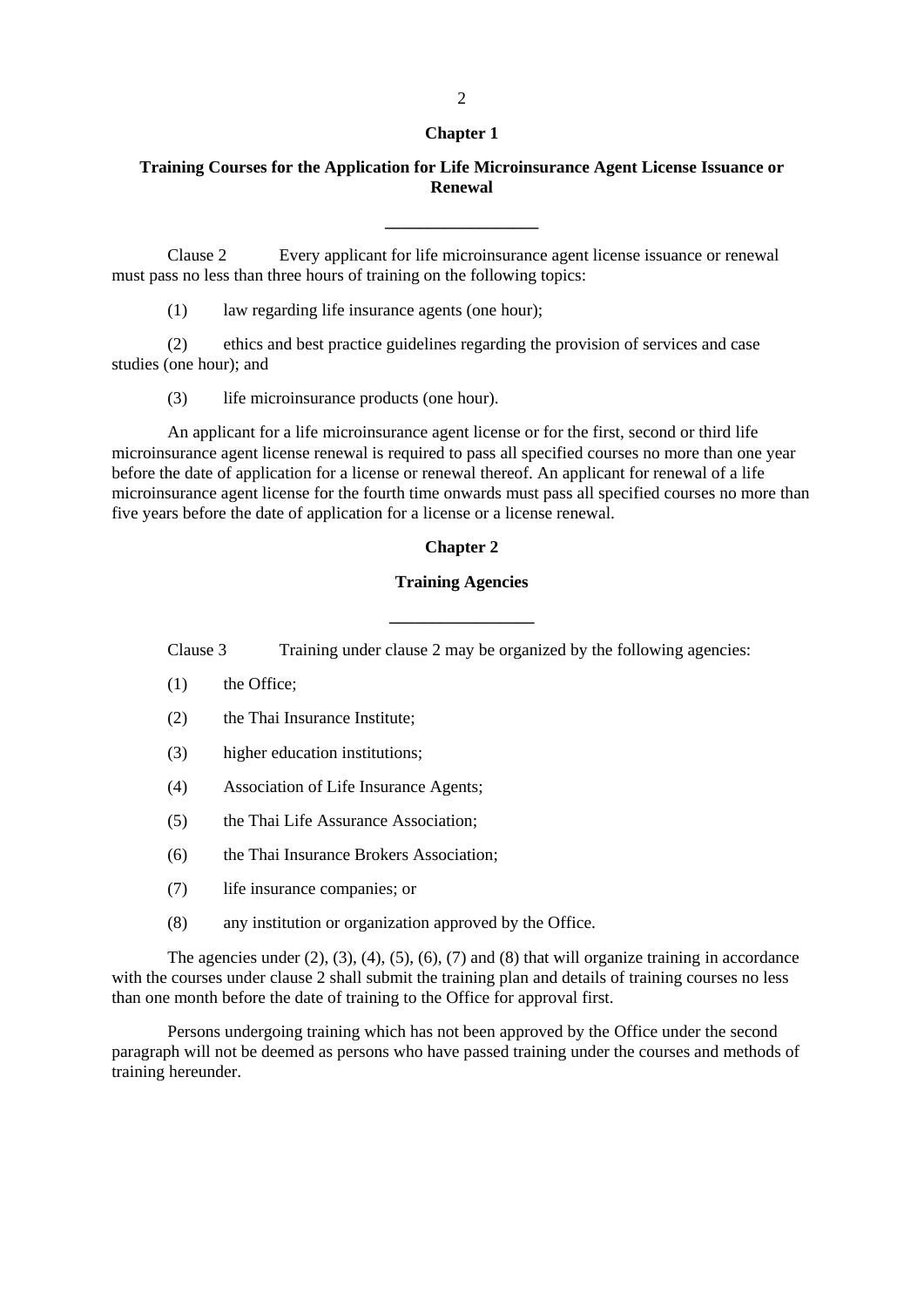Clause 4 Training agencies under clause 3 shall issue a letter certifying that a person has passed training, as per the format as attached to this notification, to the persons who passed training courses in order for them to present it to the Commissioner in the application for life microinsurance agent license issuance or renewal, as the case may be.

### **Chapter 3**

# **Methods of Training**

**\_\_\_\_\_\_\_\_\_\_\_\_\_\_\_**

Clause 5 Training agencies shall undertake the following actions:

(1) announce the date, time and place for receiving applicants for training in a disclosed place, on the websites of the training agencies or via public relations media;

receive applicants for training by requiring them to complete an application, specify the course, and attach a copy of their identification card or, in the case of applying to renew their life microinsurance agent license, a copy of their life microinsurance agent license must also be attached;

(3) inspect the qualifications of the applicants, specifying the training courses, to ensure accuracy and completeness in accordance with the qualifications prescribed for the application for life microinsurance agent license issuance or renewal, by inspecting them via the Office's website http://eservice.oic.or.th/eService/Search/Broker/PersonAllow.aspx;

(4) announce the list of eligible applicants for training in a disclosed place or on the websites of the training agency at least three days before the date of the training;

(5) submit the information on all applicants for training to the Office via the virtual private network (VPN) at least one day before the training, with the following details:

- (a) name of the training agency;
- (b) the training agency's code;
- (c) name, surname and citizen ID no. of applicants;
- (d) type of license and license no. (in case of renewal);
- (e) name of the training course;
- (f) date of training;
- (g) training venue; and
- (h) hours of training;

(6) the training agency shall provide training in accordance with the prescribed courses and shall ensure that trainees will attend training on the date, at the time and venue as specified, by requiring trainees to personally sign in for training in the registration form. If there is any trainee who comes in 30 minutes later than the scheduled time of a training session, it shall be deemed that the trainee fails the training;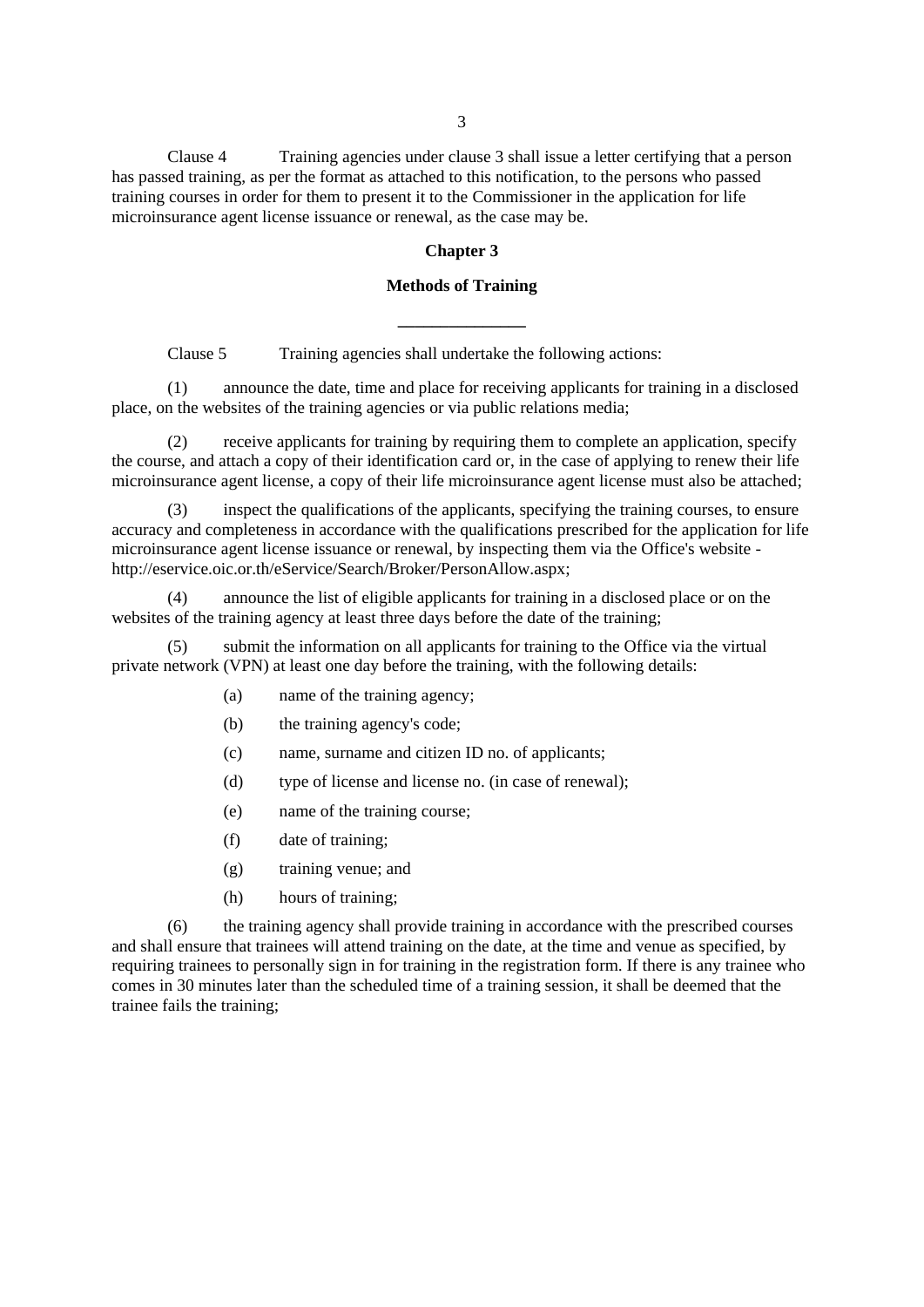(7) the trainers must be approved by the Office as per the list of names and training topics specified in the training plan;

- (8) provide training textbooks or manuals as approved by the Office to the trainees;
- (9) ensure that trainees fill out the survey on trainers at the end of the training course;

(10) the training agency must submit information of all persons who passed training to the Office via the virtual private network (VPN) within seven days from the end of the training, which shall contain the following details:

- (a) name of the training agency;
- (b) the training agency's code;
- (c) name, surname and citizen ID no. of applicants;
- (d) type of license and license no. (in case of renewal);
- (e) name of the training course; and
- (f) date of issuance of the certificate of training;

(11) if the training agency accepts applicants for training as specified in the training plan approved by the Office but the training is subsequently canceled or postponed, the training agency must procure another training agency accredited and approved by the Office to organize training for the applicants, provided that this shall not release the training agency that canceled or postponed the training from legal liability towards the applicants for training in any respect.

Clause 6 The training agency shall keep evidence of applications for training, the training held, applicant information, training sign-in forms, trainer evaluation forms, and a summary of results of the evaluation of training for a period of two years from the date of training, for presenting to the Office upon request by the Office.

Clause 7 The Office may revoke its approval for any training agency hereunder if it appears to the Office that the training agency:

- (1) violates or fails to comply with this notification;
- (2) fails to provide training as per the training plan and courses approved by the Office;
- (3) illegally issues a training certificate; or
- (4) takes action that causes or may cause damage to trainees.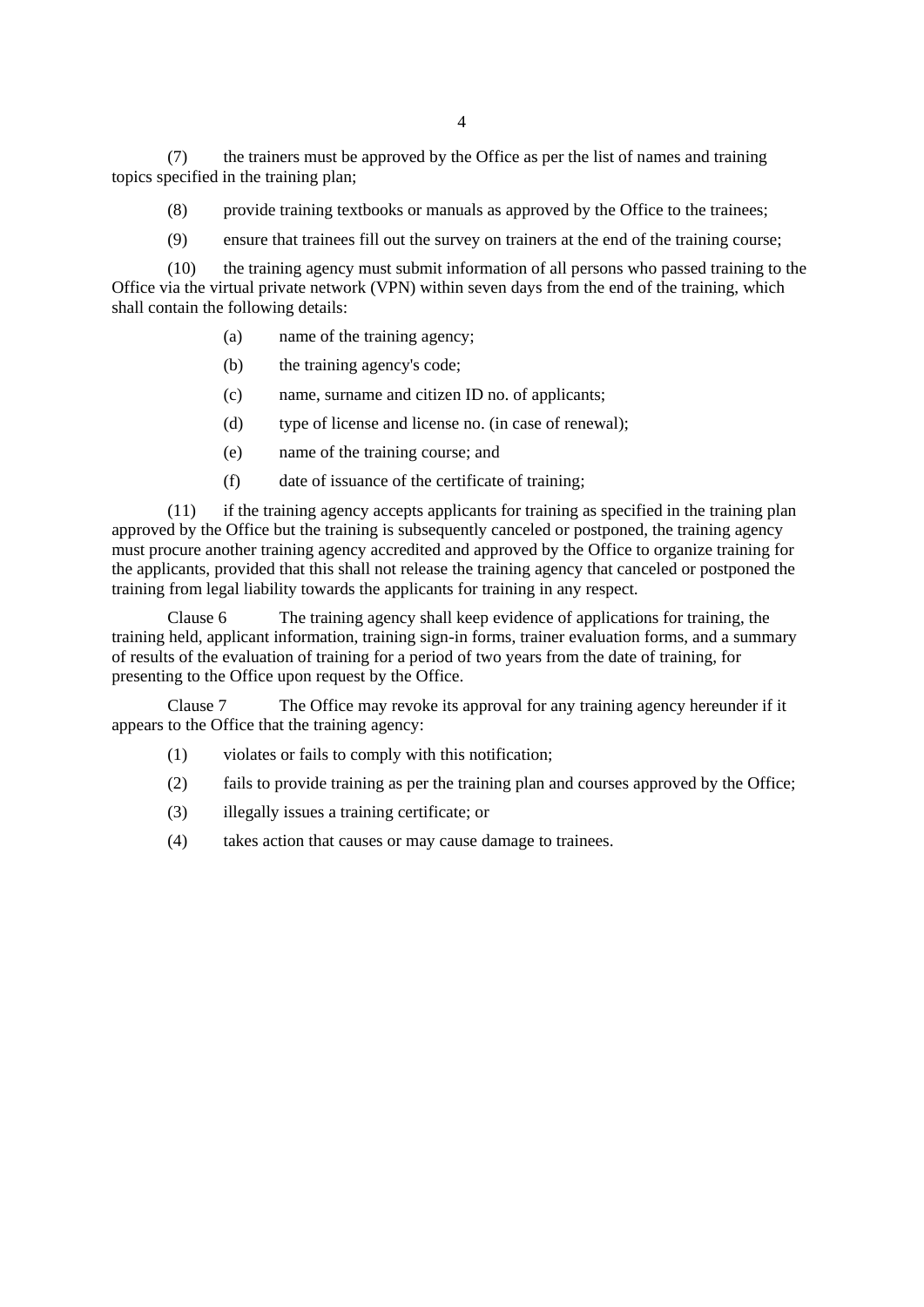# **Chapter 4**

#### **Miscellaneous**

\_\_\_\_\_\_\_\_\_\_\_\_\_\_\_\_

Clause 8 If a life microinsurance agent moves from his or her previous company but his or her life microinsurance agent license has not expired, the certificate of training used in the application for a license or the latest renewal of the license may be used in support of the application for a life microinsurance agent license of a new company, *mutatis mutandis*.

Clause 9 If a life microinsurance agent applies for a life microinsurance agent license for more than one company, the existing certificate of training used in the application for a life microinsurance agent license may be used in support of the application for a life microinsurance agent license for other companies, *mutatis mutandis*.

If a life microinsurance agent is a life microinsurance agent for more than one company, in applying for license renewal, the existing certificate of training used as a supporting document in applying to renew a life microinsurance agent license may be used in support of the application to renew a life microinsurance agent license for other companies at the same time, *mutatis mutandis*.

This notification shall come into force from now onwards.

Notified on 19 February 2010.

(Mrs. Chantra Purnariksha)

Secretary-General

Insurance Commission

Note: The reason for issuing this notification is to encourage having life microinsurance agents for the offering of life microinsurance policies to low-income earners. It is therefore necessary to issue this notification.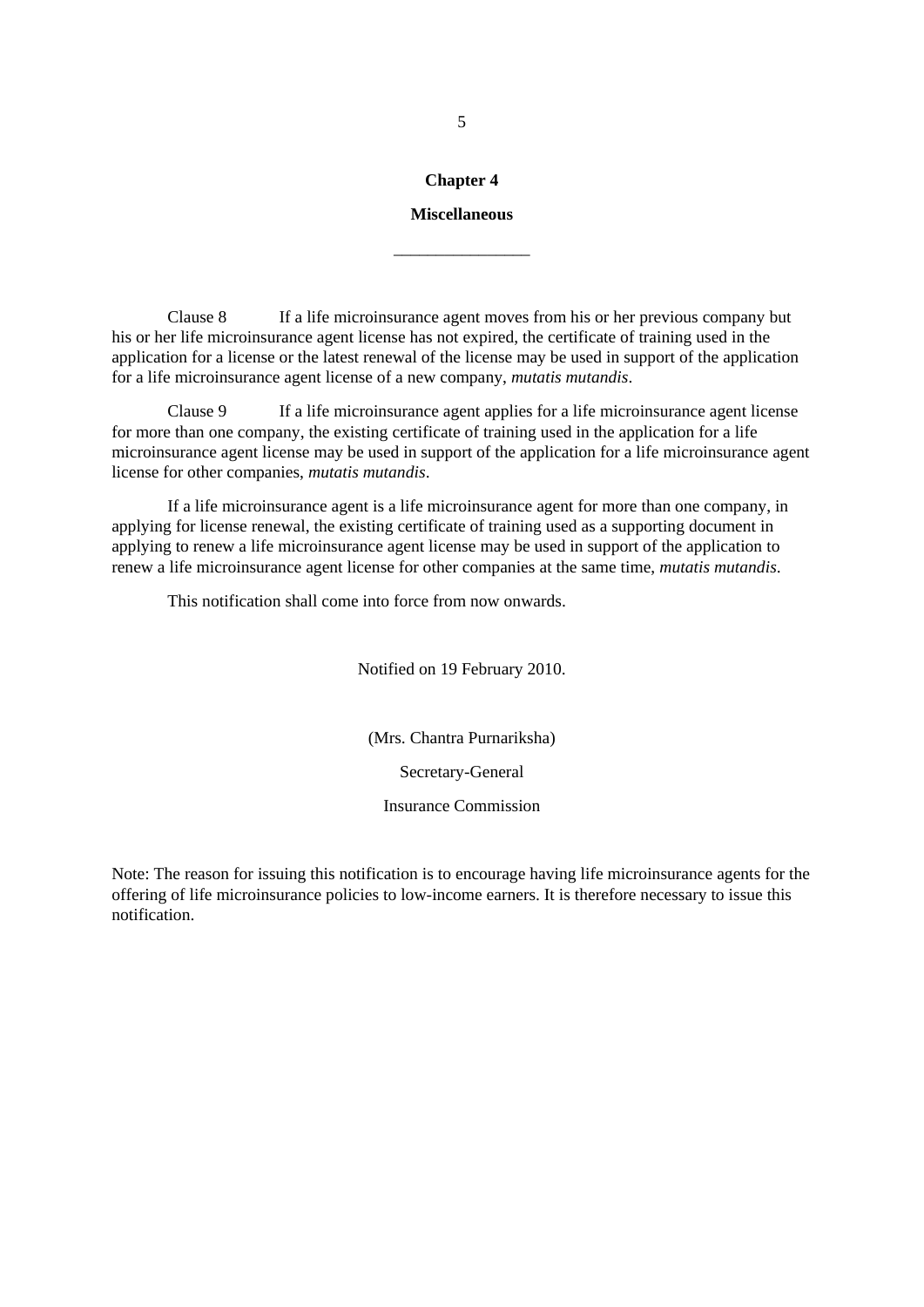(Logo of the training agency)

This certificate is issued to evidence that

Mr./Mrs./Miss .............................................

has passed the training program required for the application for a life microinsurance agent license pursuant to section 70 of the Life Insurance Act, B.E. 2535 (1992), as amended by the Life Insurance Act (No. 2), B.E. 2551 (2008).

| Agency's authorized signatory |  |
|-------------------------------|--|